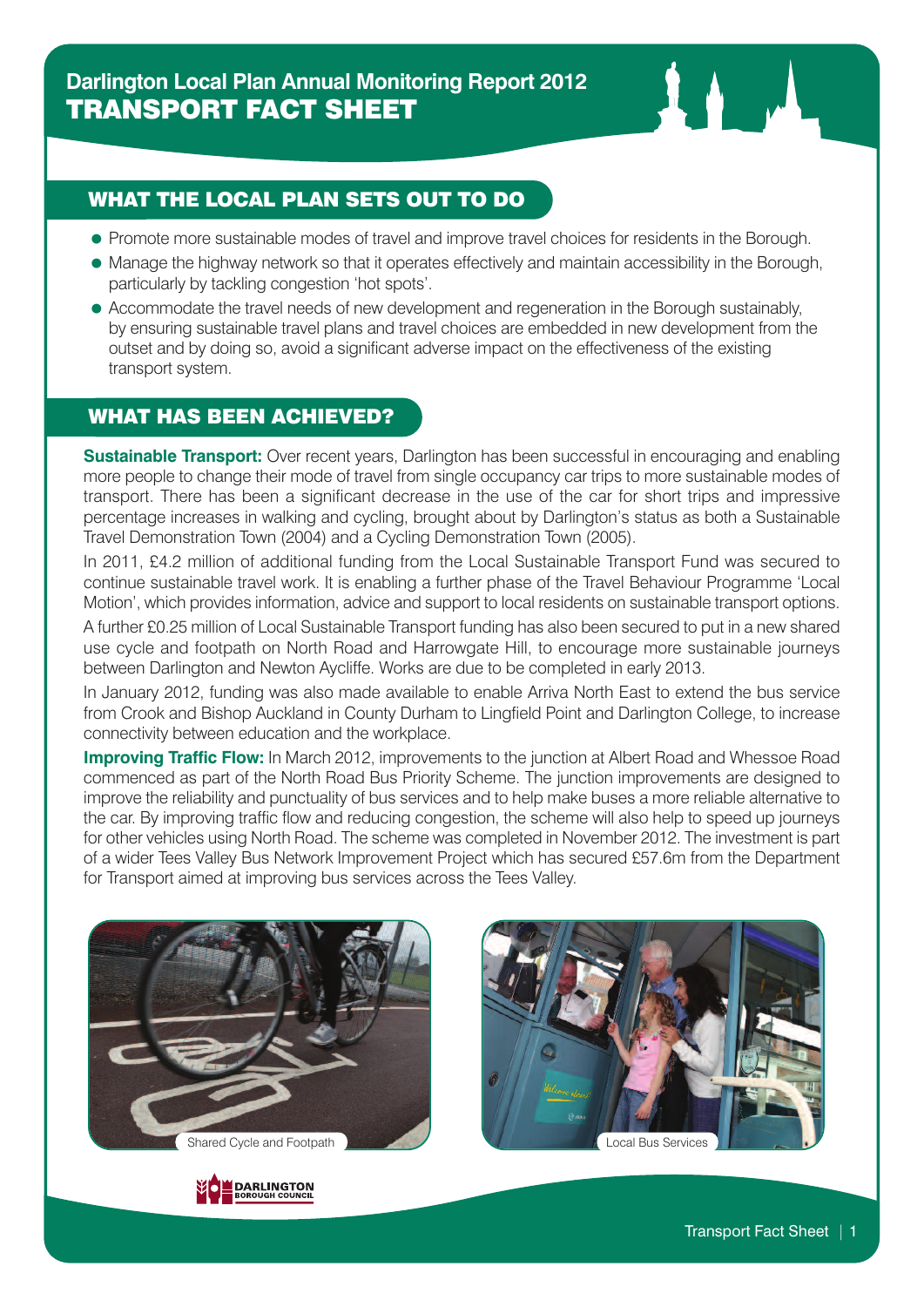During the last year, the Eastern Transport Corridor has continued to deliver benefits in terms of a reduction in congestion. The single carriageway road links the A66 to Haughton Road to the east of the Town Centre. Of particular significance is the reduction in volume of traffic along Haughton Green and Stockton Road through Haughton village. Traffic through Haughton village has reduced from an average week day traffic flow of 16,705 in 2006 to 11,124 in 2011. The shared use pedestrian and cycle path alongside the road improves safety for pedestrians and cyclists and provides direct cycle access from the Town Centre. At a strategic level, the road link gives a greater degree of accessibility to employment land which is key to promoting the economic regeneration of this area of the Town.

Council data shows a gradual decrease in Darlington's peak period traffic flows from 20,417 in 2009/10 to 20,092 in 2011/12 and investment in the transport infrastructure plays a role in managing peak traffic flows. Darlington's Third Local Transport Plan has been prepared and this sets out a transport strategy for the Borough over the next 15 years (2011-2026). This can be accessed at the following web link:

#### **www.darlington.gov.uk/Transport/transportpolicy.htm**

### WHAT DOES THIS MEAN?

**Travel Behaviour:** Local Plan transport policy is being positively supported by actions and funding that has been secured to implement the Local Transport Plan (LTP3). However, a travel behaviour survey in 2011 revealed there is still a lot of work to do and potential to achieve even more reductions in car use. Car trips are still the main mode of travel for many households and represented 43% of all trips in 2011. This reverses the reduction to 37% achieved in 2008, from the 2004 base of 41% of all trips. While the 2011 data shows thatwalking accounts for a quarter of all household trips, this is a reduction of 4% since the last survey in 2008. Cycling trips continue to account for only a marginal proportion of trips (2%) and this is a 1% decline from 2008.

| <b>Travel Mode (percentages)</b> | 2004  | 2008 | 2011  |
|----------------------------------|-------|------|-------|
| Walking                          | 25%   | 29%  | 25%   |
| <b>Bicycle</b>                   | 1%    | 3%   | 2%    |
| Motocycle                        | $0\%$ | 0%   | $0\%$ |
| Car as driver                    | 41%   | 37%  | 43%   |
| Car as passenger                 | 21%   | 19%  | 19%   |
| <b>Bus</b>                       | 10%   | 10%  | 10%   |
| Other public transport           | 2%    | 2%   | 1%    |

#### **Travel Mode by % Share (2004 to 2011)**

Source: Travel Behaviour research (late 2011). The table refers to % change in trips and this includes trips made by Darlington residents within the Borough and *trips made from the Borough to elsewhere.*

Public transport still accounts for only 11% of all trips which represents a 1% decline since the 2008 survey. While Council data shows a gradual increase in rail usage from 2.1 million in 2009/10 to 2.2 million in 2010/11, bus usage which accounts for the majority of public transport trips has continued to reduce over the last few years from 8.2 million trips in 2009/10 to 7.1 million trips in 2011/12.

The Council is working with providers to try to improve reliability of local bus services and encouragingly, Council data shows that the percentage of scheduled bus services running on time has improved from 57.81% in 2009/10 to 64% in 2011/12. While this is slightly lower than the 67% achieved in 2010/11, other data shows that excess waiting times have reduced over the same time period. The Council continues to monitor performance and reliability of services.

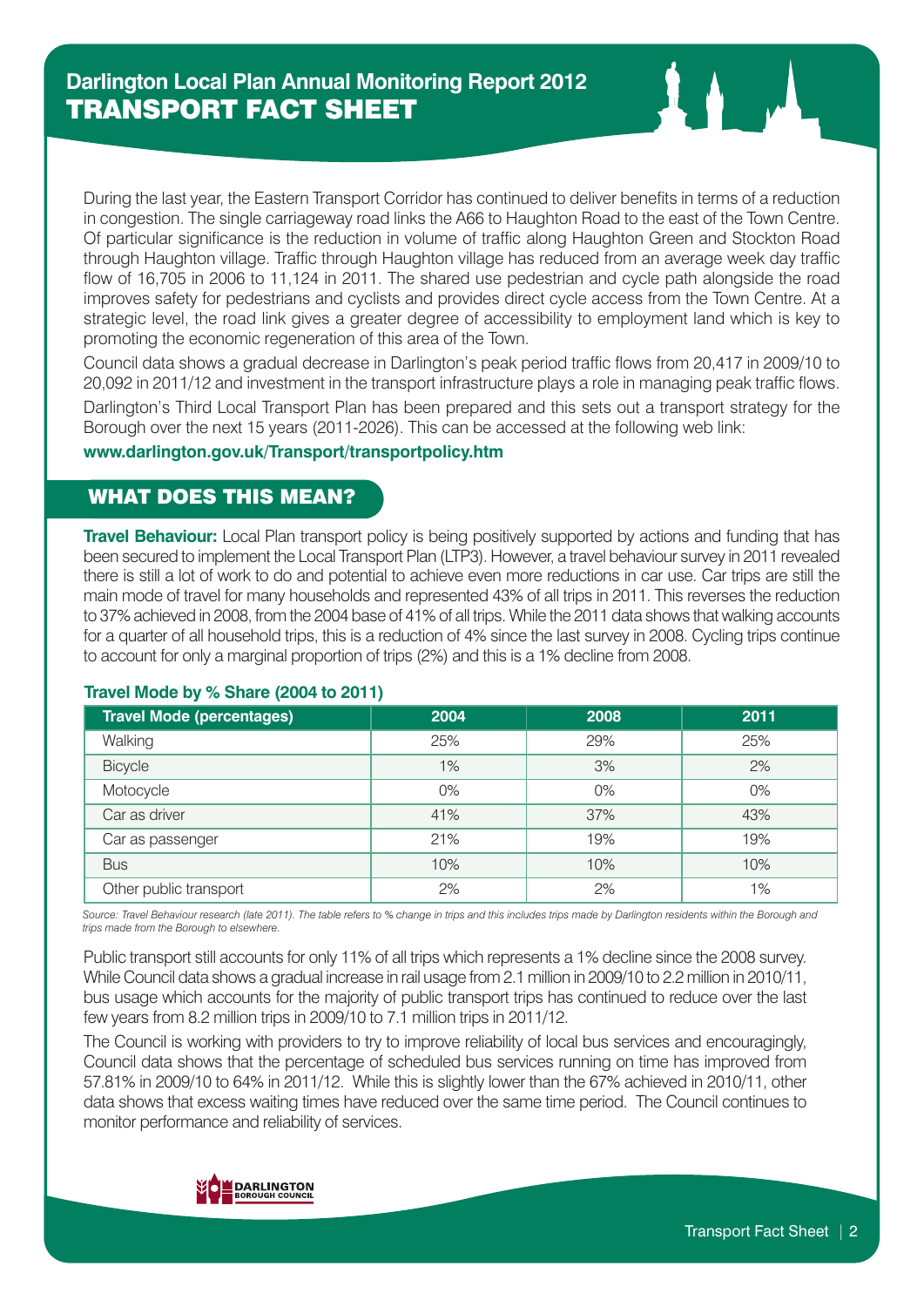

**Local Motion Travel Behaviour Programme** 

As part of a strategic approach to moving towards more sustainable modes of transport, the Council is supporting the extension of the coverage of the Local Motion Travel Behaviour Programme to include rural as well as urban areas. The objective is to contact all households over the next 3 years and to provide information, advice and support to residents, with view to encouraging and enabling the use of public transport and other sustainable modes such as cycling walking and car sharing.

**Service Provision:** Recent cuts in public sector funding do have implications for transport schemes and services in the Borough but this is not unique to Darlington and reflects the similar challenges facing the Sub-region, Region and UK as a whole. In terms of public transport, the reduction in expenditure set out in the Council's Medium Term Financial Plan in 2012, has impacted on subsidised bus services. Council funding for supported bus services will be withdrawn from 30 December 2012. This means that early morning bus services paid for by the Council were withdrawn in June 2012 with rural services following in December.

However, the majority of bus services operate commercially by private operators and these are not affected by the Council's decision. The Council is also looking at more sustainable options and is seeking to help create community transport schemeswhere community groups run their own transport service to meet the travel needs of their area. A grant scheme using national government Local Sustainable Transport Funds already means that a bus service will be available in the west end of the town and an accessible taxi service will operate throughout the Borough from 2013 (precise start dates to be confirmed). Further applications from other areas are expected.

Arriva has also made changes to commercially operated bus routes to cover some of the journeys previously paid for by the Council and the Council will also continue to work in partnership with commercial operators to improve reliability and availability of information for bus service routes and timetables. This is complementary to physical improvements to the road system, notably the Department for Transport funded North Road Bus Priority Scheme that is designed to improve reliability and punctuality of bus services.

In terms of future investment in the physical infrastructure of the transport network, the Council is preparing plans to bring forward the key transport infrastructure required to enable economic development in the Borough. The key transport infrastructure schemes identified at the moment for delivery by 2020 are:

- **Darlington Station**
- **A1(M) Junction 58 & A68 capacity enhancement**
- **A66(T) Darlington Bypass capacity enhancement (Phase 1)**
- **Inner Ring Road Phase 2**

The funding for all of these schemes is estimated at  $\sim$  £28m. Funding will be sought from a mixture of sources including Network Rail, Tees Valley Local Enterprise Partnership, Darlington's Local Transport Plan and developer contributions.

This infrastructure is designed to unlock pinch (congestion) points on the transport network in order to provide more capacity to enable development of residential and employment sites; to improve sustainable travel choices and to improve travel conditions. It is important to plan strategically to enable Darlington to accommodate growth and regeneration in the Borough in a sustainable manner which maximises the effectiveness of the transport system while ensuring future development is not stifled. Travel plans and Planning Obligations on developers will be vital to embed sustainable travel choices and behaviours.

The Council is preparing a Parking Strategy for the Borough. The Strategy will co-ordinate parking investment and management actions until 2026 that facilitate and support the economy of the Borough; help tackle traffic congestion by ensuring parking does not block moving traffic; provide appropriate car parking solutions throughout the Borough; and, support a sustainable pattern of travel behaviour to minimise traffic congestion and protect the environment.